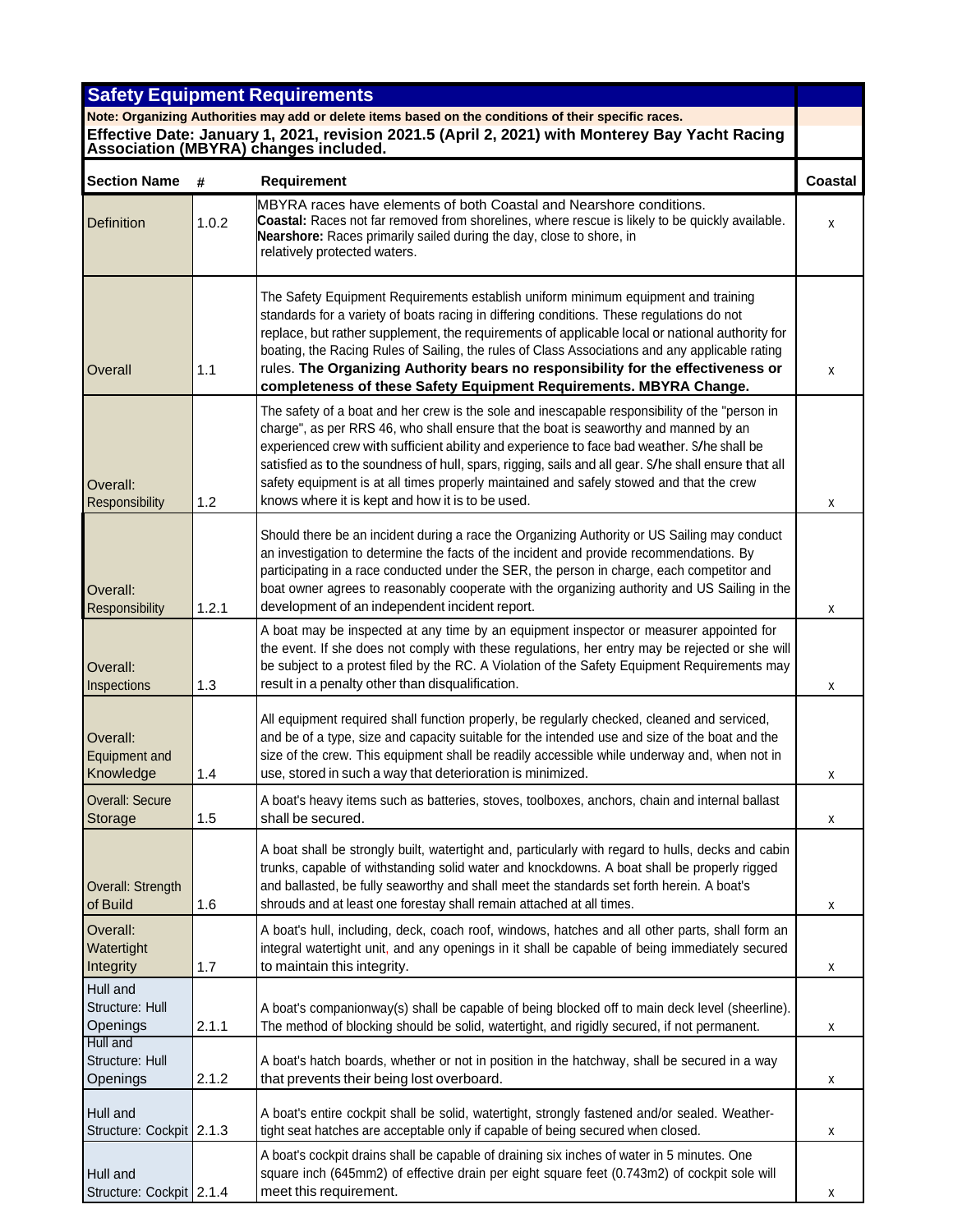| <b>Section Name</b>                            | #       | <b>Requirement</b>                                                                                                                                                                                                                                                                                                                                                                                                                                                                                                                                                                                                                                                                                        | <b>Coastal</b> |
|------------------------------------------------|---------|-----------------------------------------------------------------------------------------------------------------------------------------------------------------------------------------------------------------------------------------------------------------------------------------------------------------------------------------------------------------------------------------------------------------------------------------------------------------------------------------------------------------------------------------------------------------------------------------------------------------------------------------------------------------------------------------------------------|----------------|
|                                                |         | A boat's maximum cockpit volume for cockpits not open to the sea, including any<br>compartments capable of flooding, to lowest points of coaming over which water can-<br>adequately escape, shall not exceed 0.08 x LOA x Max. Beam x Freeboard aft. The cockpit sole                                                                                                                                                                                                                                                                                                                                                                                                                                    |                |
|                                                | 2.1.5.2 | shall be at least 0.02 x LOA above LWL. MBYRA change                                                                                                                                                                                                                                                                                                                                                                                                                                                                                                                                                                                                                                                      | х              |
| Hull and<br>Structure:<br><b>Through Hulls</b> | 2.1.6   | A boat's through-hull openings below the waterline shall be equipped with sea cocks or<br>valves, except for integral deck scuppers, speed transducers, depth finder transducers and the<br>like; however a means of closing such openings shall be provided.                                                                                                                                                                                                                                                                                                                                                                                                                                             | х              |
| Hull and<br>Structure:<br>Stability            | 2.2.2   | The boat must have a stability index greater than or equal to 103 or meet the requirements of<br>ISO 12217-2B. MBYRA change                                                                                                                                                                                                                                                                                                                                                                                                                                                                                                                                                                               | X              |
| Hull and<br>Structure:<br><b>Stability</b>     | 2.2.3   | A boat with moveable or variable ballast (water or canting keel) shall comply with the<br>requirements of Appendix K. MBYRA change                                                                                                                                                                                                                                                                                                                                                                                                                                                                                                                                                                        | X              |
| Hull and<br>Structure:<br>Lifelines            | 2.4.1   | A boat's deck including the headstay shall be surrounded by a suitably strong enclosure,<br>typically consisting of lifelines and pulpits, meeting the requirements in 2.4.2 to 2.4.8.                                                                                                                                                                                                                                                                                                                                                                                                                                                                                                                    | X              |
| Hull and<br>Structure:<br>Lifelines            | 2.4.2   | A boat's stanchion and pulpit bases shall be within the working deck.                                                                                                                                                                                                                                                                                                                                                                                                                                                                                                                                                                                                                                     | X              |
| Hull and<br>Structure:<br>Lifelines            | 2.4.3   | Bow pulpits may be open, but the opening between the vertical portion of stanchion pulpit<br>and any part of the boat shall not exceed 14.2" (360mm).                                                                                                                                                                                                                                                                                                                                                                                                                                                                                                                                                     | X              |
| Hull and<br>Structure:<br>Lifelines            | 2.4.4   | Recommended that lifelines may be either uncoated stainless steel wire or high molecular<br>weight polyethylene (HMPE) line with spliced terminations or terminals specifically intended<br>for the purpose. A multipart-lashing segment not to exceed 4" per end termination for the<br>purpose of attachinglifelines to pulpits is allowed. Lifelines shall be taut (see appendix for<br>requirements). When HMPE is used, the load-bearing portion (core) shall meet or exceed<br>minimum diameter requirements. HMPE lifelines should be carefully inspected at least twice<br>per year. MBYRA change, (US Sailing does not allow HMPE). Uncoated stainless steel or<br>HMPE will be required in 2022 | X              |
| Hull and<br>Structure:<br>Lifelines            | 2.4.4.1 | Lifeline deflection shall not exceed the following: a) When a deflecting force of 9 lbs (40N) is<br>applied to a lifeline midway between supports of an upper or single lifeline, the lifeline shall<br>not deflect more than 2" (50mm). This measurement shall be taken at the widest span<br>between supports that are aft of the mast. b) When a deflecting force of 9 lbs (40N) is applied<br>midway between supports of an intermediate lifeline of all spans that are aft of the mast,<br>deflection shall not exceed 5" (120mm) from a straight line between the stanchions.                                                                                                                       | X              |
| Hull and<br>Structure:<br>Lifelines            | 2.4.5   | The maximum spacing between the bases of lifeline supports (e.g. stanchions and pulpits)<br>shall be 87" (2.2m). MBYRA Change                                                                                                                                                                                                                                                                                                                                                                                                                                                                                                                                                                             | х              |
| Hull and<br>Structure:<br>Lifelines            | 2.4.6   | Boats under 30' (9.14m) shall have at least one lifeline with 12" 48" (457mm) minimum height<br>above deck, and a maximum vertical gap of 18" (457mm). Heights above 18" will require a<br>secondlifeline. The minimum diameter shall be 1/8" (3mm). MBYRA Change                                                                                                                                                                                                                                                                                                                                                                                                                                         | х              |
| Hull and<br>Structure:<br>Lifelines            | 2.4.7   | Boats 30' and over (9.14m) shall have at least two lifelines with 24" (762mm) minimum height<br>above deck, and a maximum vertical gap of 15" (381mm). The minimum diameter will be<br>5/32" (4mm) for boats to 43' (13.1m) and 3/16" (5mm) for boats over 43' (13.1m).                                                                                                                                                                                                                                                                                                                                                                                                                                   | х              |
| Hull and<br>Structure:<br>Lifelines            | 2.4.8   | Toe rails shall be fitted around the foredeck from the base of the mast with a minimum height<br>of 3/4" (18mm) for boats under 30' (9.14m) and 1" (25mm) for boats over 30'. An additional<br>installed lifeline that is 1-2" (25-51mm) above the deck will satisfy this requirement for boats<br>without toerails.                                                                                                                                                                                                                                                                                                                                                                                      | х              |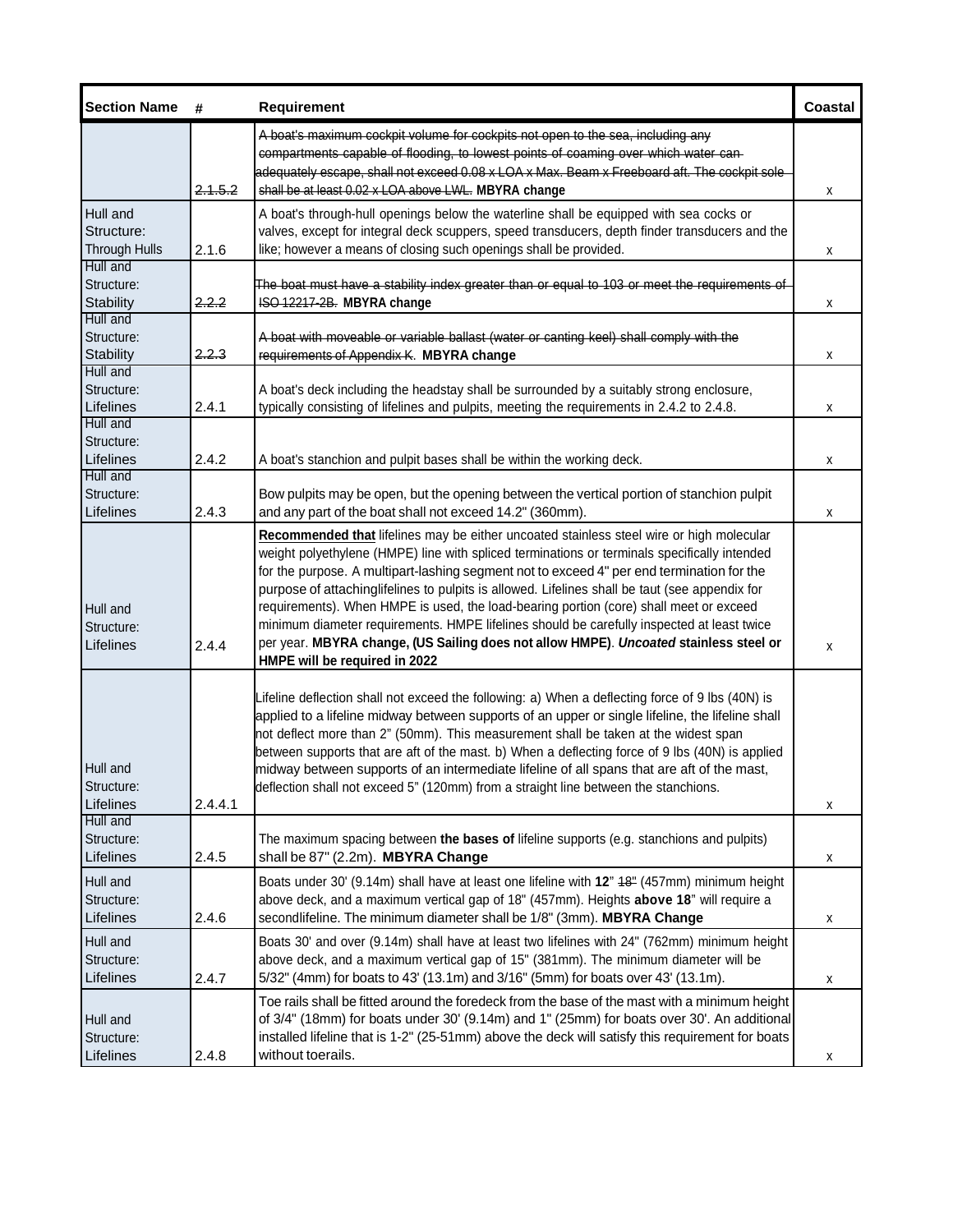| <b>Section Name</b>                                | #     | Requirement                                                                                                                                                                                                                                                                                                                                                                                                                                                                                                                                                                                                                                                                                                                                                                                                                                                                                                             | Coastal |
|----------------------------------------------------|-------|-------------------------------------------------------------------------------------------------------------------------------------------------------------------------------------------------------------------------------------------------------------------------------------------------------------------------------------------------------------------------------------------------------------------------------------------------------------------------------------------------------------------------------------------------------------------------------------------------------------------------------------------------------------------------------------------------------------------------------------------------------------------------------------------------------------------------------------------------------------------------------------------------------------------------|---------|
| Hull and<br>Structure:<br>Lifelines                | 2.4.9 | Trimarans are exempted from the lifeline and toerail requirements where there is a<br>crossbeam or trampoline outboard of the main hull, except that a lifeline must run from the<br>top of a bow pulpit to the forward crossbeam at the outboard edge of the bow net or<br>foredeck. Catamarans with trampoline nets between the hulls are exempted from the lifeline<br>and toerail requirements. All catamarans are exempted from the need for pulpits and lifelines<br>across the bow. MBYRA change                                                                                                                                                                                                                                                                                                                                                                                                                 | x       |
| Hull and<br>Structure:<br>Dewatering<br>pumps      | 2.5.1 | Recommended that a boat shall have a permanently installed manual bilge pump of at least a<br>10 GPM (37.8 liter per minute) capacity and which is operable from on deck with the cabin<br>closed with the discharge not dependent on an open hatch. Unless permanently attached to<br>the pump, the bilge pump handle shall be securely attached to the boat in its vicinity via a<br>lanyard or catch. Abilge pump discharge shall not be connected to a cockpit drain. The bilge<br>pump shall not discharge into a cockpit unless that cockpit opens aft to the sea. Unsinkable<br>multihull designs with positive buoyancy are exempted from the permanently mounted manual<br>bilge pump requirement, but are required to carry a portable manual bilge pump of at least 10<br>gallons- per-minute (GPM) capacity for use in any of the hulls, and it shall be secured to the boat<br>via a lanyard. MBYRA change | X       |
| Hull and<br>Structure:<br>Mechanical<br>Propulsion | 2.7.2 | A boat shall have a mechanical propulsion system that is quickly available and capable of<br>driving the boat at a minimum speed in knots equivalent to the square root of LWL in feet (1.8<br>times the square root of the waterline in meters) for 4 hours. MBYRA Change. Boats are<br>required to carry the motor with which they are rated.                                                                                                                                                                                                                                                                                                                                                                                                                                                                                                                                                                         | X       |
| Hull and<br>Structure:<br>Mechanical<br>Propulsion | 2.7.3 | The boat's engine and generator installation (if so equipped) must conform to ABYC, ISO, or<br>U.S. Coast Guard standards. MBYRA change                                                                                                                                                                                                                                                                                                                                                                                                                                                                                                                                                                                                                                                                                                                                                                                 | х       |
| Safety Equipment:<br>Personal                      | 3.1.1 | Each crewmember shall have a life jacket that provides at least 33.7lbs (150N) of buoyancy,<br>intended to be worn over the shoulders (no belt pack), meeting either U.S. Coast Guard or ISO<br>specifications. Alternatively, each crewmember shall have an inherently buoyant off-shore life<br>jacket that provides at least 22lbs (100N) of buoyancy meeting either U.S. Coast Guard or ISO<br>specifications.                                                                                                                                                                                                                                                                                                                                                                                                                                                                                                      | X       |
| <b>Safety Equipment:</b><br>Personal               | 3.1.2 | Life jackets shall be equipped with crotch or leg straps, a whistle, a waterproof light, be fitted<br>with marine-grade retro-reflective material, and be clearly marked with the boat's or wearer's<br>name, and be compatible with the wearer's safety harness. If the life jacket is inflatable, it<br>shall be regularly checked for air retention.                                                                                                                                                                                                                                                                                                                                                                                                                                                                                                                                                                 | Χ       |
| Safety Equipment:<br>Personal                      | 3.1.4 | Each crewmember shall have a safety harness and compatible safety tether not more than<br>6'7" (2m) long with a minimum tensile strength of 4500 lb. (20kN). The tether shall have a<br>snap hook at its far end and a means to quickly disconnect the tether at the chest end.                                                                                                                                                                                                                                                                                                                                                                                                                                                                                                                                                                                                                                         | X       |
| Safety Equipment:<br><b>Deck Safety</b>            | 3.2.1 | A boat shall carry jacklines with a breaking strength of at least 4500 lb. (20kN) which allow the<br>crew to reach all points on deck, connected to similarly strong attachment points, in place<br>while racing.                                                                                                                                                                                                                                                                                                                                                                                                                                                                                                                                                                                                                                                                                                       | Χ       |
| Safety Equipment:<br><b>Deck Safety</b>            | 3.2.3 | Multihulls must have jacklines or attachment points that are accessible when the vessel is<br>inverted.                                                                                                                                                                                                                                                                                                                                                                                                                                                                                                                                                                                                                                                                                                                                                                                                                 | X       |
| Safety Equipment:<br><b>Navigation Lights</b>      | 3.3.1 | A boat racing between sunset and sunrise shall carry navigation lights that meet U. S. Coast<br>Guard or applicable government requirements mounted so that they will not be obscured by<br>the sails nor be located below deck level.                                                                                                                                                                                                                                                                                                                                                                                                                                                                                                                                                                                                                                                                                  | Χ       |
| Safety Equipment:<br><b>Fire Extinguishers</b>     | 3.4   | A boat shall carry fire extinguisher(s) that meets U.S. Coast Guard or applicable government<br>requirements, when applicable.                                                                                                                                                                                                                                                                                                                                                                                                                                                                                                                                                                                                                                                                                                                                                                                          | Χ       |
| Safety Equipment:<br>Sound Producing<br>Equipment  | 3.5   | A boat shall carry sound-making devices that meets U.S. Coast Guard or applicable<br>government requirements, when applicable.                                                                                                                                                                                                                                                                                                                                                                                                                                                                                                                                                                                                                                                                                                                                                                                          | X       |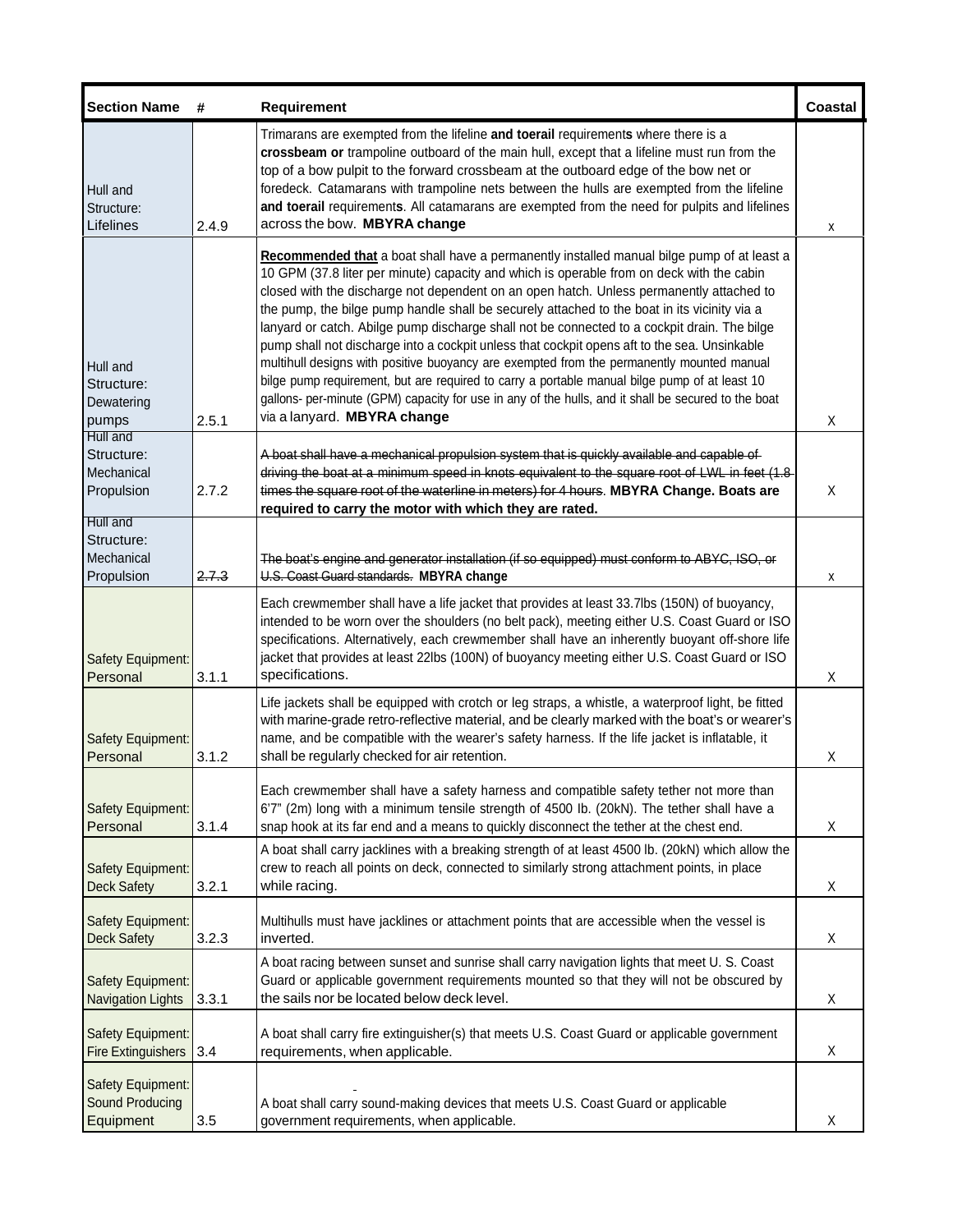| <b>Section Name</b>                                           | #      | <b>Requirement</b>                                                                                                                                                                                                                                                                                                                                                                                                                                                                                                                  | Coastal                         |
|---------------------------------------------------------------|--------|-------------------------------------------------------------------------------------------------------------------------------------------------------------------------------------------------------------------------------------------------------------------------------------------------------------------------------------------------------------------------------------------------------------------------------------------------------------------------------------------------------------------------------------|---------------------------------|
| Safety Equipment:<br><b>Visual Distress</b><br>Signals        | 3.6.2  | A boat shall carry one SOLAS orange smoke flares not older than the expiration date. MBRYA<br>Change.                                                                                                                                                                                                                                                                                                                                                                                                                               | х                               |
| Safety Equipment:                                             |        | A boat shall carry three SOLAS day/night (hand or parachute) flares not older than the<br>expiration date.MBYRA Change.                                                                                                                                                                                                                                                                                                                                                                                                             |                                 |
| <b>Visual Distress</b><br>Signals                             | 3.6.6  | A boat shall carry US Coast Guard flares meeting day-night requirements not older than<br>the expiration date (Nearshore).                                                                                                                                                                                                                                                                                                                                                                                                          | x                               |
| <b>Safety Equipment:</b><br><b>Visual Distress</b><br>Signals | 3.6.5  | Boat flares stored inside of life rafts may not be used to satisfy the flare requirement.                                                                                                                                                                                                                                                                                                                                                                                                                                           | X                               |
| Safety Equipment:<br>Man Overboard                            | 3.7.1  | A boat shall carry a Lifesling or equivalent government approved man overboard rescue<br>device equipped with a self igniting light stored on deck, tied to the boat and ready for<br>immediate use. MBYRA Change                                                                                                                                                                                                                                                                                                                   | X                               |
| Safety Equipment:<br>Man Overboard                            | 3.7.2  | Recommended that a boat shall have a man overboard pole and flag, with a lifebuoy, a self-<br>igniting light, a whistle, and a drogue attached. A self-inflating Man Overboard Module, Dan<br>Buoy or similar device will satisfy this requirement. Self-inflating apparatus shall be tested and<br>serviced in accordance with the manufacturer's specifications. These items shall be stored on<br>deck, ready for immediate use, and affixed in a manner that allows for a "quick release".<br><b>MBYRA Change</b>               | x                               |
| Safety Equipment:<br>Man Overboard                            | 3.7.3  | A boat shall have a throwing sock-type heaving line of 50' (15m) or greater of floating<br>polypropylene line readily accessible to the cockpit.                                                                                                                                                                                                                                                                                                                                                                                    | Χ                               |
| Safety Equipment:<br>Man Overboard                            | 3.7.4  | A boat shall carry a Coast Guard or applicable government approved "throwable device". If<br>the device carried under 3.7.1 or 3.7.2 satisfies this requirement, then no additional device is<br>needed.                                                                                                                                                                                                                                                                                                                            | Χ                               |
| Safety Equipment:<br>Emergency<br>Communications              | 3.8.1  | A boat shall have a permanently installed 25-watt VHF radio connected to a masthead-<br>antenna by a co-axial feeder cable with no more than a 40% power loss. Such radio shall have<br>DSC capability, have an antenna of at least 15" (381mm) in length, be connected to or have an<br>internal GPS, and have the assigned MMSI number (unique to the boat) programed into the<br><b>VHF. MBYRA Change</b>                                                                                                                        | х                               |
| Safety Equipment:<br>Emergency<br>Communications              | 3.8.2  | A boat shall have either: 1) a permanently installed 25-watt VHF radio connected to a<br>masthead antenna by a co-axial feeder cable with no more than a 40% power loss, or 2) a<br>watertight handheld VHF radio or a handheld VHF radio with waterproof cover. Either the<br>permanently mounted or handheld radio shall have DSC/GPS and dual band capability with an<br>MMSI number properly registered to the vessel. MBRYA Change                                                                                             | X                               |
| Safety Equipment:<br>Emergency<br>Communications              | 3.9    | All boats shall have an AIS Transponder, sharing a masthead VHF antenna via a low loss AIS<br>antenna splitter. An acceptable alternative is a dedicated AIS antenna that is a minimum of<br>0.9 meters long, mounted with its base at least 3 meters above the water, and fed with coax<br>that has a maximum 40% power loss. AIS requirement for Coastal is effective January 1,<br>2024. The ability to transmit an AIS signal is not required by MBRYC but the ability to receive<br>an AIS signal is recommended. MBYRA change | <b>Required</b><br>in 2024<br>х |
| Safety Equipment:<br>Emergency<br>Communications              | 3.14   | A boat shall carry a GPS receiver.                                                                                                                                                                                                                                                                                                                                                                                                                                                                                                  | Χ                               |
| Safety Equipment:<br>Emergency                                |        | A boat shall carry an electronic means to record the position of a man overboard within ten                                                                                                                                                                                                                                                                                                                                                                                                                                         |                                 |
| Communications                                                | 3.15   | seconds. This may be the same instrument listed in 3.14. or 3.8.2 MBYRA Change                                                                                                                                                                                                                                                                                                                                                                                                                                                      | x                               |
| Safety Equipment:<br>Emergency<br>Communications              | 3.16.2 | A boat shall carry either a 406MHz EPIRB which is properly registered to the boat, or a<br>floating 406MHz Personal Locator Beacon, registered to the owner with a notation in the<br>registration that it is aboard the boat. This device shall be equipped with an internal GPS.                                                                                                                                                                                                                                                  | х                               |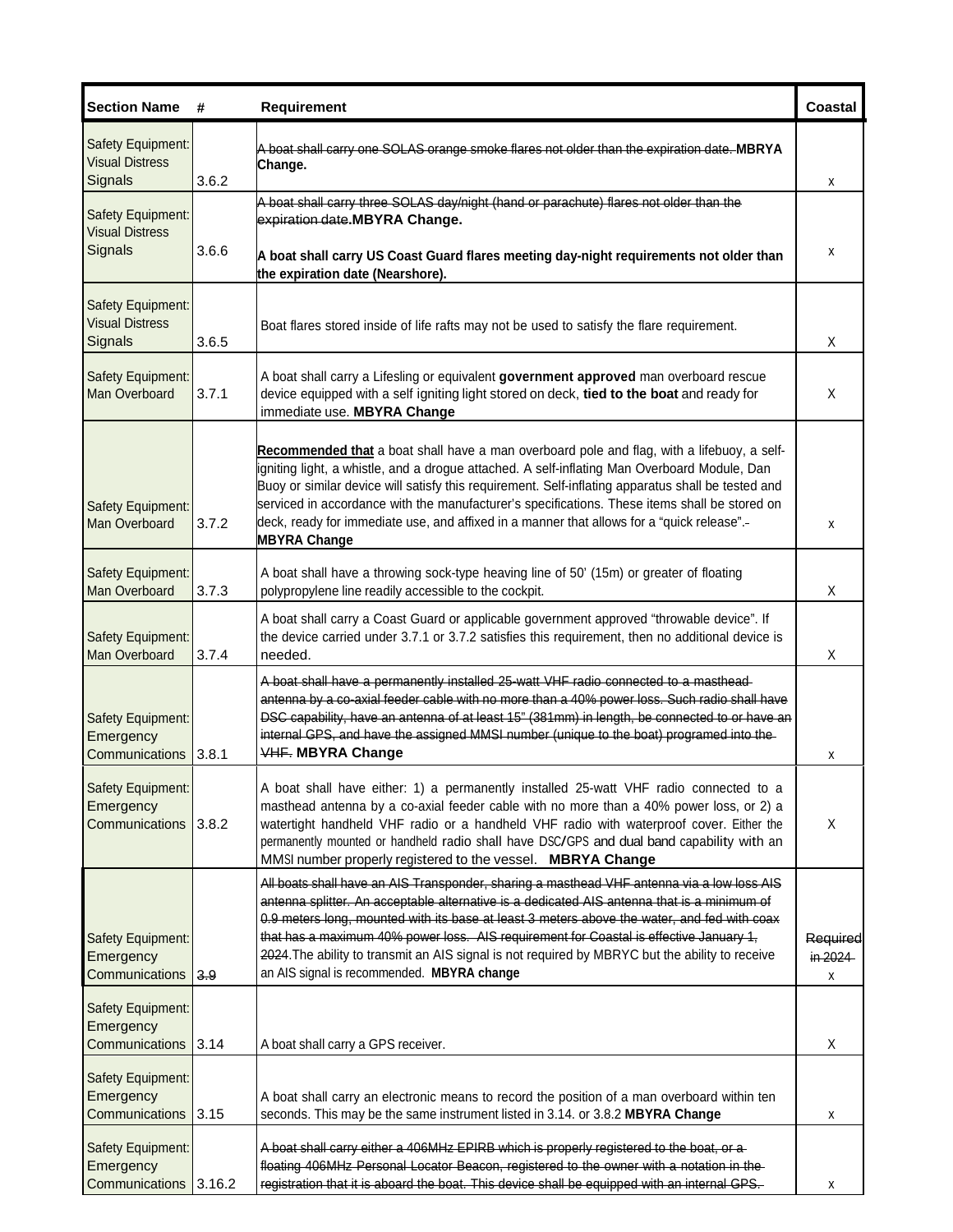|  | <b>MBYRA Change</b> |  |
|--|---------------------|--|
|  |                     |  |
|  |                     |  |

 $\mathcal{L}(\mathcal{L}^{\mathcal{L}})$  , and  $\mathcal{L}^{\mathcal{L}}$  , and  $\mathcal{L}^{\mathcal{L}}$ 

 $\mathcal{L}^{\text{max}}_{\text{max}}$  , where  $\mathcal{L}^{\text{max}}_{\text{max}}$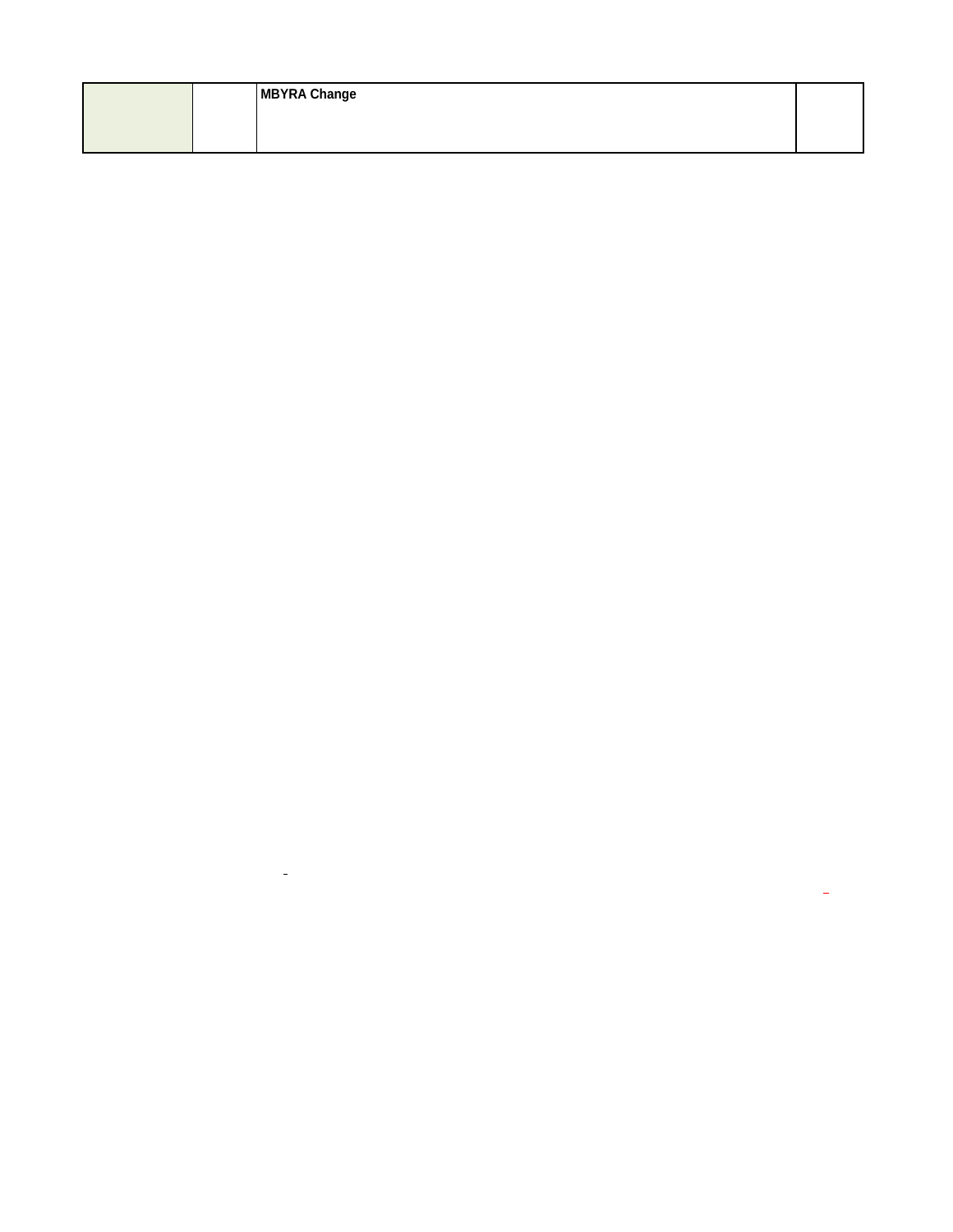| <b>Section Name</b>                        | #      | <b>Requirement</b>                                                                                                                                                                                                                                                                                                                                                                                                    | Coastal |
|--------------------------------------------|--------|-----------------------------------------------------------------------------------------------------------------------------------------------------------------------------------------------------------------------------------------------------------------------------------------------------------------------------------------------------------------------------------------------------------------------|---------|
| Safety Equipment:<br>Navigation            | 3.18   | A boat shall have a permanently installed depth sounder that can measure to depths of at<br>least 200 ft. (61m). MBYRA Change                                                                                                                                                                                                                                                                                         | х       |
| Safety Equipment:<br>Navigation            | 3.19.1 | A boat shall have a permanently mounted magnetic compass independent of the boat's<br>electrical system suitable for steering at sea. MBYRA Change                                                                                                                                                                                                                                                                    | Χ       |
| Safety Equipment:<br>Navigation            | 3.20   | A boat shall have non-electronic charts that are appropriate for the race area. MBYRA<br>Change                                                                                                                                                                                                                                                                                                                       | x       |
| <b>Safety Equipment:</b><br>Damage Control | 3.22   | A boat shall carry soft plugs of an appropriate material, tapered and of the appropriate size,<br>attached or stowed adjacent to every through-hull opening.                                                                                                                                                                                                                                                          | X       |
| Gear: Anchoring                            | 3.23   | A boat shall carry one anchor, meeting the anchor manufacturer's recommendations based<br>on the yacht's size, with a suitable combination of chain and line.                                                                                                                                                                                                                                                         | Χ       |
| Gear: Lights                               | 3.24.1 | A boat shall carry a watertight, high-powered searchlight, suitable for searching for a person<br>overboard at night or for collision avoidance.                                                                                                                                                                                                                                                                      | Χ       |
| Gear: Lights                               | 3.24.3 | A boat shall carry at least two watertight flashlights with spare batteries in addition to the<br>requirement of 3.24.1.                                                                                                                                                                                                                                                                                              | x       |
| Gear: Medical Kits 3.25                    |        | A boat shall carry a first aid kit and first aid manual suitable for the likely conditions of the<br>passage and the number of crew aboard.                                                                                                                                                                                                                                                                           | Χ       |
| Gear: Radar<br><b>Reflectors</b>           | 3.26   | A boat shall carry an 11.5" (292mm) diameter or greater octahedral radar reflector or one of<br>equivalent performance. MBYRA Change                                                                                                                                                                                                                                                                                  | х       |
|                                            | 3.27.1 | A boat shall carry two sturdy buckets of at least two gallons (8 liters) capacity with lanyards<br>attached.                                                                                                                                                                                                                                                                                                          | х       |
| Gear: Safety<br>Diagram                    | 3.28   | A boat shall post a durable, waterproof diagram or chart locating the principal items of safety<br>equipment and through hulls in the main accommodation area where it can be easily seen.                                                                                                                                                                                                                            | X       |
| Gear: Emergency<br><b>Steering</b>         | 3.29.2 | Wheel steered boats shall have an emergency tiller, capable of being fitted to the rudder<br>stock.                                                                                                                                                                                                                                                                                                                   | х       |
| Gear:<br>Identification                    | 3.31   | All lifesaving equipment shall bear retro-reflective material and be marked with the yacht's or<br>wearer's name. The exception would be for new equipment or rented equipment (e.g. life<br>rafts) that would require the unpacking of sealed equipment in order to meet this<br>requirement. The boat name shall be added during the first servicing of any new equipment.                                          | x       |
| Sails: Mainsail<br>Reefing                 | 3.33.1 | Recommended that a boat shall have a mainsail reefing capable of reducing the luff length by<br>at least 10%. MBYRA Change. Required for 2022.                                                                                                                                                                                                                                                                        | x       |
| Rigging: Halyards                          | 3.35   | A boat shall not be rigged with any halyard that requires a person to go aloft in order to lower<br>a sail.                                                                                                                                                                                                                                                                                                           | х       |
| Rigging: Boom<br>Support                   | 3.36   | A boat over 30' LOA (9.14m) shall have a means to prevent the boom from dropping if<br>support from the mainsail or halyard fails.                                                                                                                                                                                                                                                                                    | х       |
| <b>Skills: Emergency</b><br>Steering       | 4.1.2  | Crews must be aware of methods of steering the yacht with the rudder disabled.                                                                                                                                                                                                                                                                                                                                        | x       |
| Skills: Man<br>Overboard                   | 4.2    | Recommended that annually, two-thirds of the boat's racing crew shall practice man-<br>overboard procedures appropriate for the boat's size and speed. The practice may consist of<br>marking and returningto a position on the water, and demonstrating a method of hoisting a<br>crewmember back on deck, or other consistent means of reboarding the crewmember.<br>MBYRA Change. Will be required in 2022         | х       |
| Skills: Safety at<br>Sea Training          | 4.3.2  | At least 30% of those aboard the boat, but not fewer than two members of the crew, unless<br>racing single or double* handed, including the person in charge, shall have attended a half-<br>day, one-day, or two-day US Sailing Safety at Sea Seminar within the last 5 years, including-<br>online courses when available, or other courses as accepted by US Sailing or other national-<br>authority. MBYRA change | х       |